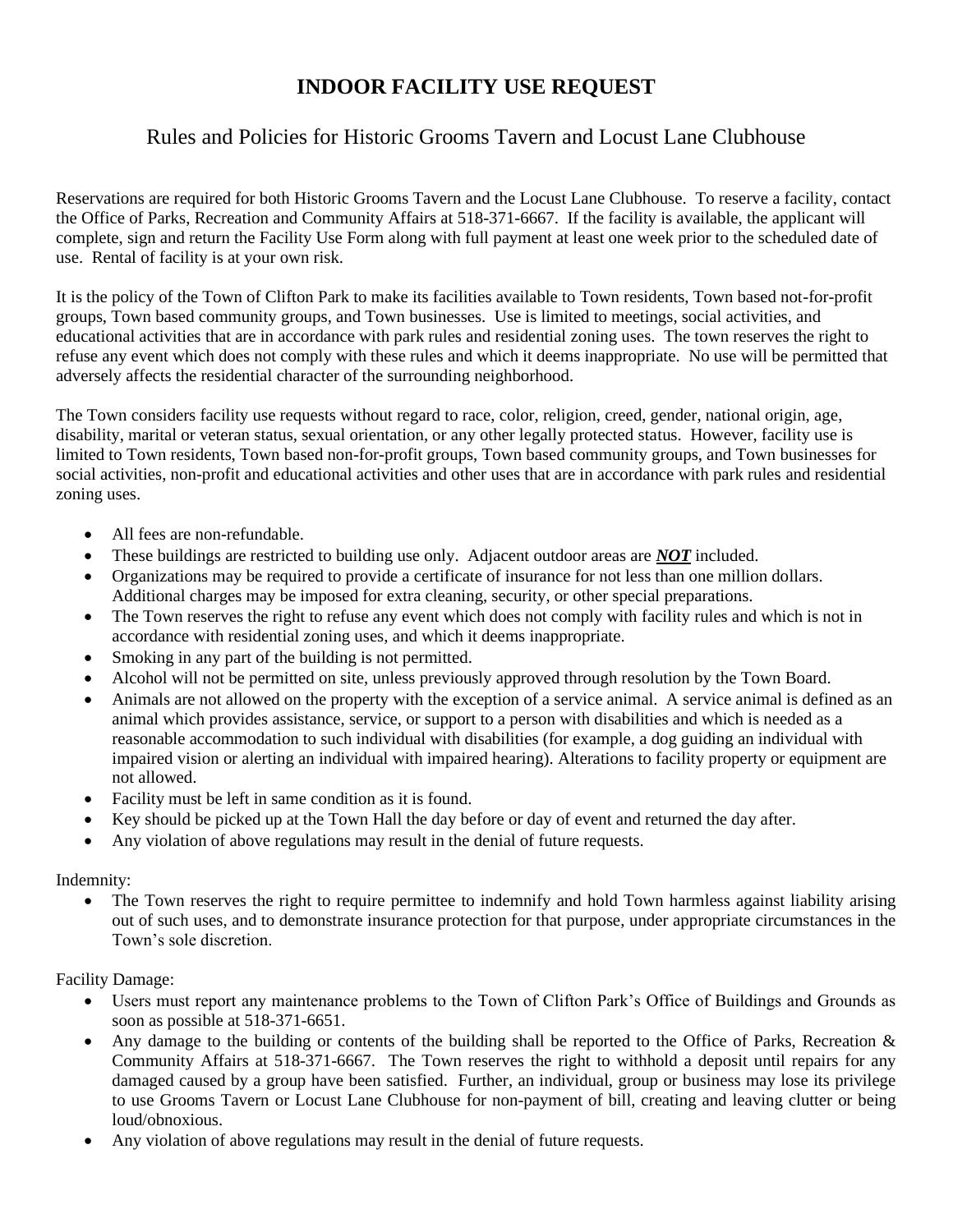## **LOCUST LANE CLUBHOUSE**

During pool season, May  $1<sup>st</sup>$  to mid-September, the primary use of the Locust Lane Clubhouse is pool operation and is not available for public rental.

Hours of use are restricted to 8:00 a.m. - 10:00 p.m. weekdays, and 8:00 a.m. - 11:00 p.m. weekends.

The fireplace may *NOT* be used under any circumstances.

## **HISTORIC GROOMS TAVERN**

All usage of the Historic Grooms Tavern venue should be in keeping with, and respectful of, a historic building. Uses should include only those that do not interfere with, nor damage in any way, displays, historical treasures, or any other historic fabric. All users are asked to respect the historical significance of the building and grounds, and to not touch displayed items or enter areas that are closed off.

Hours: Grooms Tavern events may be held between the hours of 8:00 a.m. and 10:00 p.m.

Any youth-related usage must ensure that the children are well supervised.

The back meeting room is available for rental and the kitchenette and restroom for public use. Use of any other area inside the building is strictly prohibited unless prior approval is indicated on permit.

Kitchenette: Kitchenette use must be approved prior to event. Please see trash and damage policies.

Projector and Screen: Projector and Screen use must be approved prior to event.

Sound System: Sound System use must be approved prior to event.

Permitted Uses: Appropriate use for the rental of Grooms Tavern must fall under one of the following. The examples that are listed for each category are not intended to be exclusive:

- Educational: Lectures, classes open to the public
- Exhibits: Historic/cultural presentations, including arts and cultural demonstrations (i.e., photographic exhibits, musical presentations)
- Community: Meetings/gatherings of community groups, organizations and associations
- Social: Meetings/gatherings for small groups and events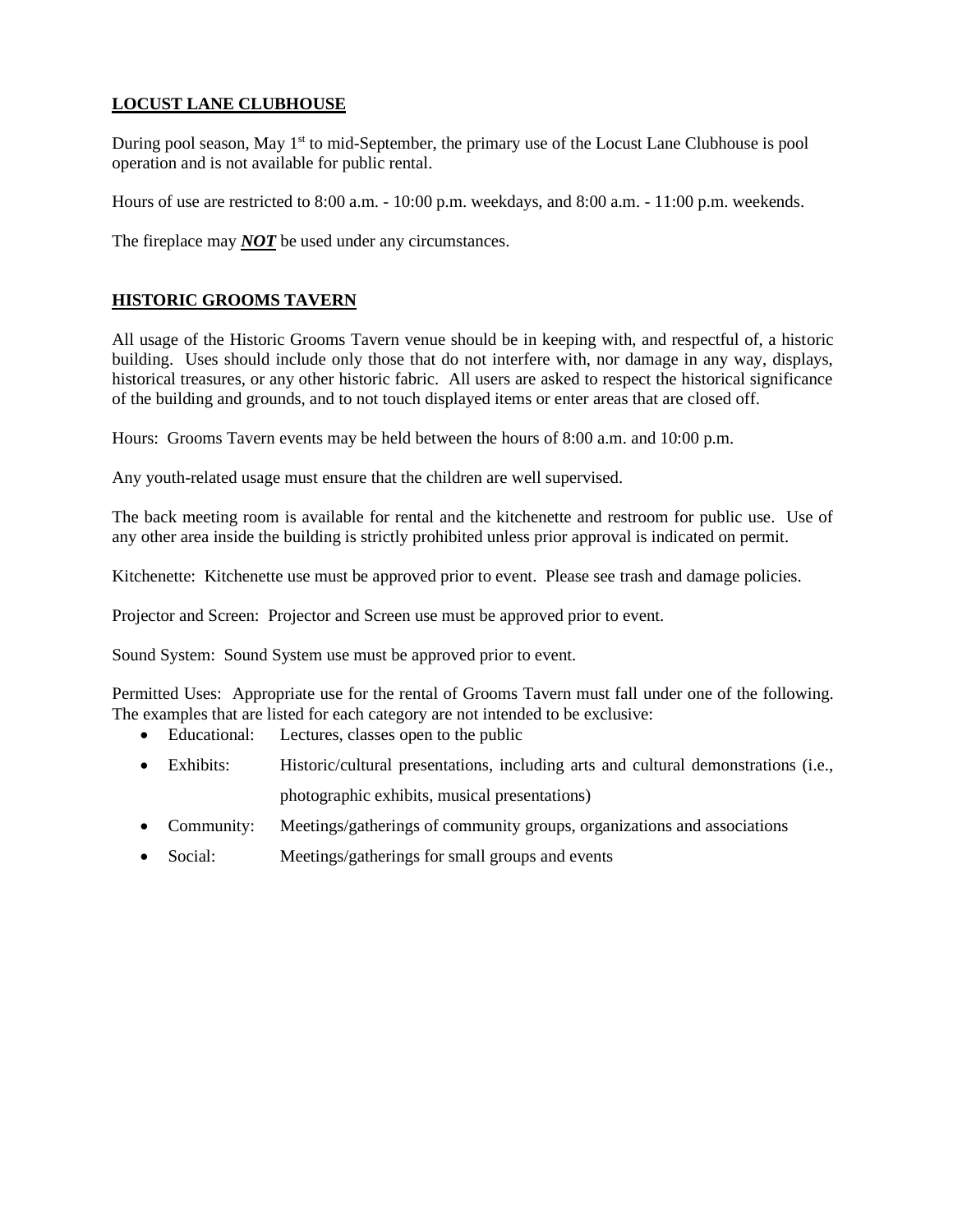

**General Information**

Town of Clifton Park **OFFICE OF PARKS, RECREATION AND COMMUNITY AFFAIRS** One Town Hall Plaza \* Clifton Park, N.Y. 12065 \* (518) 371-6667 \* (518) 383-5088

Myla E. Kramer, M.S.W., Director

## **INDOOR FACILITY USE REQUEST**

| Ocherar mnormation                                                                                                                                                                                                                                                                                                                                                                                                                                                                                                                                                                                                              |                                              |  |  |
|---------------------------------------------------------------------------------------------------------------------------------------------------------------------------------------------------------------------------------------------------------------------------------------------------------------------------------------------------------------------------------------------------------------------------------------------------------------------------------------------------------------------------------------------------------------------------------------------------------------------------------|----------------------------------------------|--|--|
|                                                                                                                                                                                                                                                                                                                                                                                                                                                                                                                                                                                                                                 |                                              |  |  |
| Contact Person: Note and the contract of the contract of the contract of the contract of the contract of the contract of the contract of the contract of the contract of the contract of the contract of the contract of the c                                                                                                                                                                                                                                                                                                                                                                                                  |                                              |  |  |
|                                                                                                                                                                                                                                                                                                                                                                                                                                                                                                                                                                                                                                 |                                              |  |  |
|                                                                                                                                                                                                                                                                                                                                                                                                                                                                                                                                                                                                                                 |                                              |  |  |
|                                                                                                                                                                                                                                                                                                                                                                                                                                                                                                                                                                                                                                 |                                              |  |  |
| <b>Facility Requested</b>                                                                                                                                                                                                                                                                                                                                                                                                                                                                                                                                                                                                       |                                              |  |  |
| Historic Grooms Tavern (back meeting room)<br>$\begin{array}{cccccccccc} \multicolumn{2}{c}{} & \multicolumn{2}{c}{} & \multicolumn{2}{c}{} & \multicolumn{2}{c}{} & \multicolumn{2}{c}{} & \multicolumn{2}{c}{} & \multicolumn{2}{c}{} & \multicolumn{2}{c}{} & \multicolumn{2}{c}{} & \multicolumn{2}{c}{} & \multicolumn{2}{c}{} & \multicolumn{2}{c}{} & \multicolumn{2}{c}{} & \multicolumn{2}{c}{} & \multicolumn{2}{c}{} & \multicolumn{2}{c}{} & \multicolumn{2}{c}{} & \multicolumn{2}{c}{} & \multicolumn{2}{c}{} & \mult$<br>Locust Lane Clubhouse (large main room)<br><u> 1980 - Jan Barbarat, politik eta pro</u> | # of Participants: ___________               |  |  |
| Type of Use: Educational __________ Exhibit ________                                                                                                                                                                                                                                                                                                                                                                                                                                                                                                                                                                            | Community _______<br>Social                  |  |  |
|                                                                                                                                                                                                                                                                                                                                                                                                                                                                                                                                                                                                                                 |                                              |  |  |
| For Grooms Tavern only:<br>Requesting use of the: Kitchenette                                                                                                                                                                                                                                                                                                                                                                                                                                                                                                                                                                   | Projector and Screen<br>Sound System _______ |  |  |

Use Fee Schedule:

- Approval for the rental of both facilities shall be given to Town residents, Town-based not-for-profits, Townbased community groups and Town businesses.
- Groups and organizations shall be required to furnish a deposit of \$100.00 at the time of reservation. Additional charges may be imposed for extra cleaning, security, or other special preparations.
- All users must meet one of the four criteria for "Permitted Uses" set forth above, with final approval made by Office of Parks, Recreation & Community Affairs.
- Meetings No charge for local non-profit community groups. Each group is limited to one meeting a week.
- Meetings For other organizations \$25.00 per hour.
- Businesses \$50.00 per hour.
- Social Events Minimum rental fee of \$150 includes three hours for room and kitchen area rental as well as trash pickup. \$50 for each additional hour.
- Town programs have priority.
- All fees are non-refundable.
- \*\*Please pick up after yourself. The Town has a carry-in, carry-out policy. The Town of Clifton Park requires that you must take out what you bring in. If you would like to pay an additional \$75.00 per day for trash removal, please indicate.

Yes\_\_\_\_\_ No\_\_\_\_\_ **INITIAL \_\_\_\_\_\_\_\_\_**

Does your organization carry liability insurance? Yes \_\_\_\_\_\_\_\_ No \_\_\_\_\_\_\_\_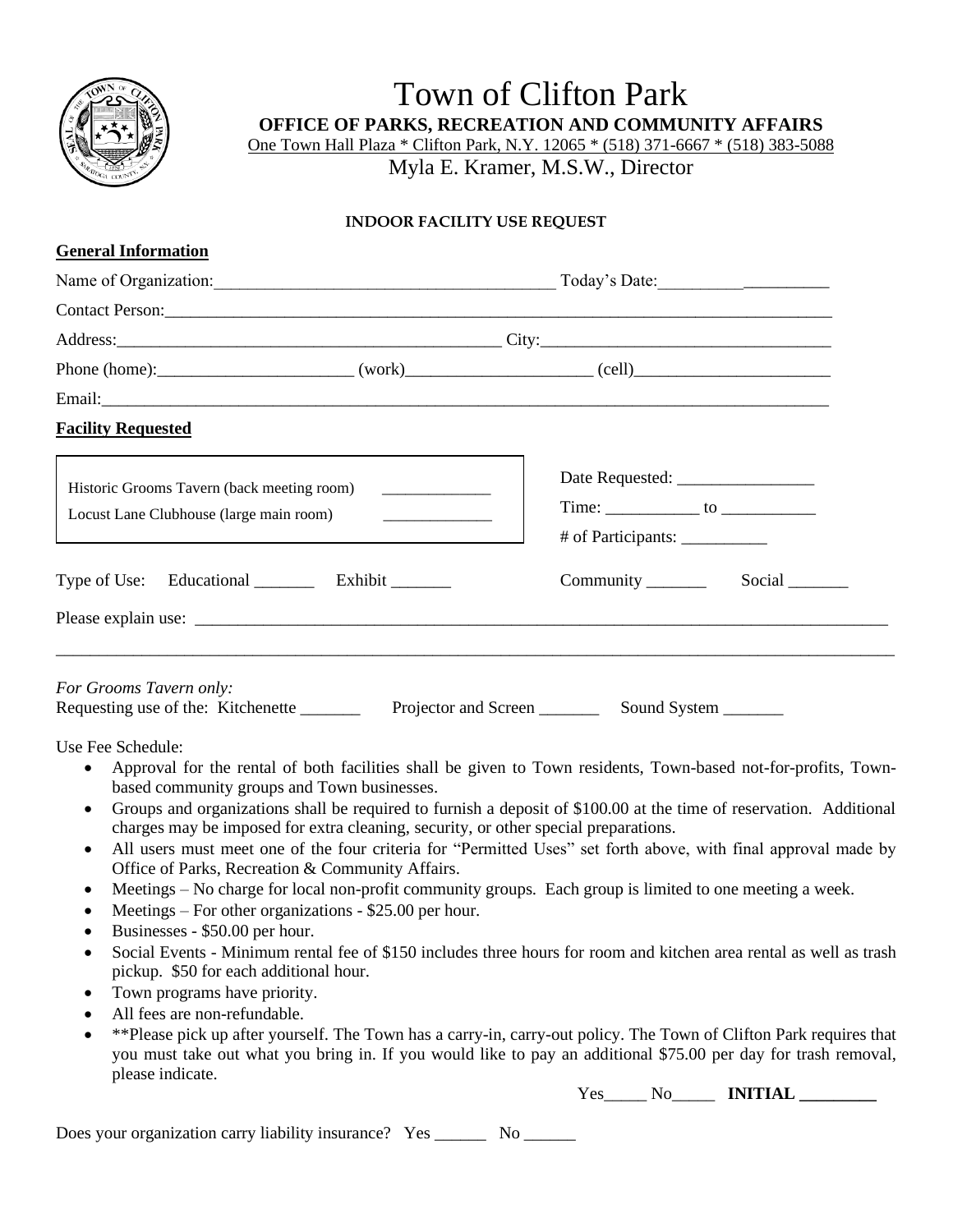## **Covid-19 Requirements:**

Organizations using the facilities are responsible for complying with NYS Executive Orders, mandates and NYS Department of Health Guidance issued to prevent the Spread of the Covid-19 Virus. These guidelines change frequently. It is your responsibility to check appropriate websites for the most current guidance. Information regarding these orders, mandates, and NYS DOH Guidance documents can be found at:

- www.governor.ny.gov
- www.health.ny.gov
- https://coronavirus.health.ny.gov/home

Rental area must be cleaned & sanitized after use. As stated above, NYS guidelines must be met, which include but not limited to: following current protocols for maximum number of attendees for indoor social gatherings, as well as maintaining a minimum of 6' apart and wear masks when unable to do so. Please wash hands frequently and use hand sanitizer.

By signing below, I agree that I have read the above Covid-19 Requirements and understand that it is my responsibility to adhere to and fully understand the most current guidelines set forth by New York State.

\_\_\_\_\_\_\_\_\_\_\_\_\_\_\_\_\_\_\_\_\_\_\_\_\_\_\_\_\_\_\_\_\_\_\_\_\_\_\_\_ \_\_\_\_\_\_\_\_\_\_\_\_\_\_\_\_\_\_\_\_\_\_\_\_\_\_

Permit Applicant Signature Date

I have read and agree to follow the Rules and Policies for *Indoor Facility Use.*

### **Permit is governed bv the following conditions**

- 1. Permits valid for date(s), restricted to facility, and number of participants as indicated on permit.
- 2. Area and facility must be left clean. Any damage incurred is the responsibility of the permit holder.

3. Town of Clifton Park park rules (see attached) shall be adhered to. Immediate termination of the event and removal from the premises may occur by an authorized representative of the Town if in violation of these rules and regulations.

4. Obnoxious behavior or excessive noise will not be permitted.

5. Permit holder must retain permit and make available upon request by park or police official.

6. Open containers of alcoholic beverages are prohibited in all parks, unless a permit has been issued which allows for the consumption of alcoholic beverages on the premises for which the permit has been issued. Such permits are authorized solely by the Town Board via resolution. A separate "Special Alcohol Use Permit Request" form must be submitted with this form.

7. Permits are available through Clifton Park Office of Parks, Recreation and Community Affairs and must be posted at the facility rental site.

8. Permit holder may be required to obtain and show proof of insurance naming Town of Clifton Park as an "Additional Insured".

I have read the Town of Clifton Park rules and the above special conditions and agree to abide by them. I understand there is a **no refund policy** on this rental. The town will work with me on rescheduling when possible, if needed.

**Indemnity**: \_\_\_\_\_\_\_\_\_\_\_\_\_\_\_\_\_\_\_ (NAME) agrees to indemnify and hold the Town, it's officers, employees, representatives and/or agents harmless with respect to any and all claims, causes of action, suits, proceedings, damages, liabilities, losses, costs and expenses, including third party claims or actions and attorneys' fees, in connection with loss of life, personal injury and/or any loss of life, personal injury and/or property damage which may arise from and as a result of the negligent acts or omissions of \_\_\_\_\_\_\_\_\_\_\_\_\_\_\_\_\_\_ (NAME) or others associated in some way therewith, during or arising out of the use of any park facility located in the Town of Clifton Park, County of Saratoga, State of New York on (RENTAL DATE).